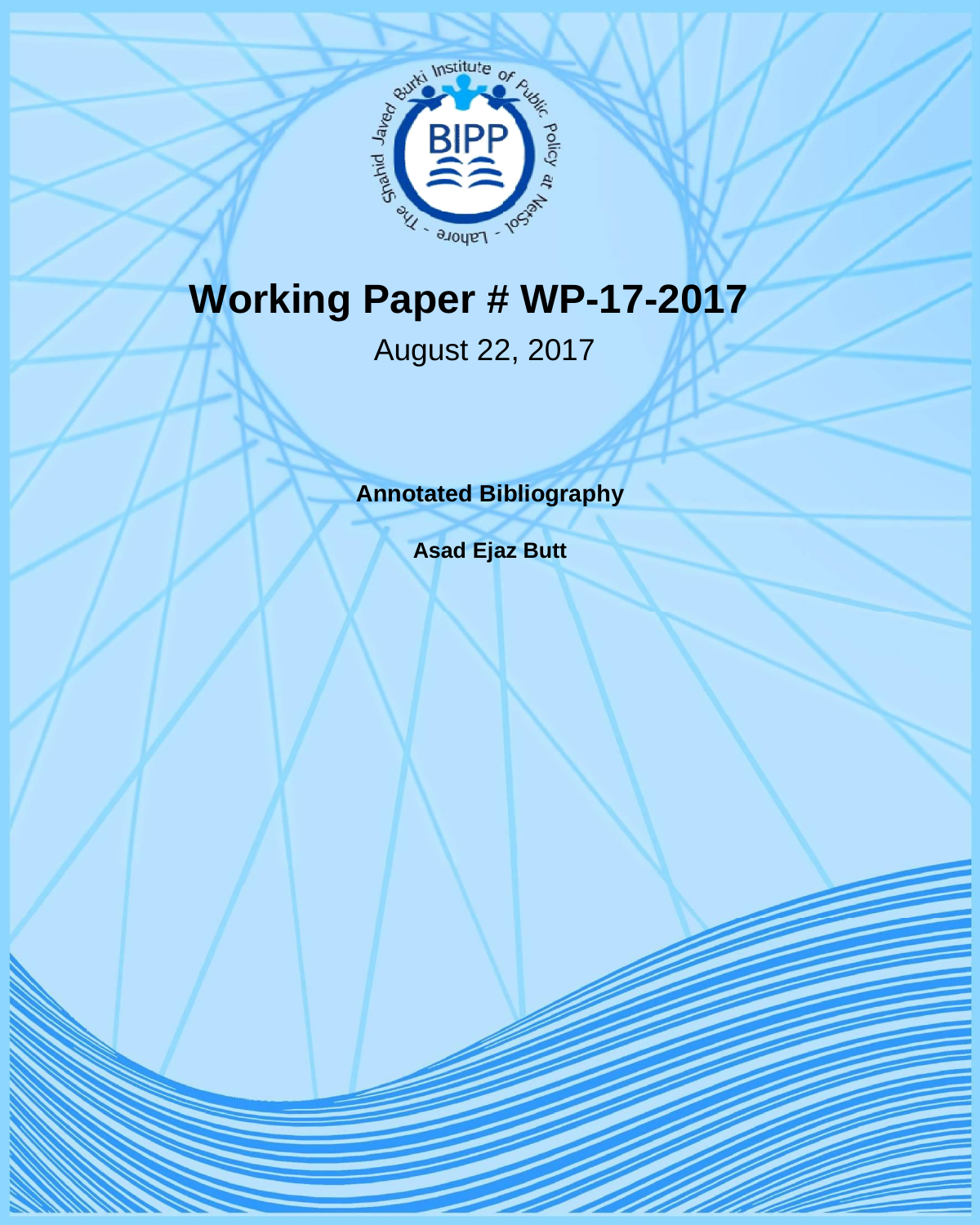# **Annotated Bibliography By Asad Ejaz Butt \***

#### **Topic:** *Application of Seyla Benhabib's 'Universalist Model of Deliberative Democracy' Baluchistan*

Seyla Benhabib's Universalist model of deliberative democracy is constructed as a product of an independent politico-philosophical position that finds its unique place in the realm of identity politics, and multiculturalism. The position validates normative political theories of earlier thinkers that encourage multiculturalism (to the extent where it is not strong or mosaic multiculturalism) and cultural contestation which exists by virtue of social constructivism but disagrees with contemporaries on the spatial aspects of discourses that are essential to the functionality and coexistence of multiple cultural, social, religious and ethnic groups. The spatial aspects pertain to restrictions applied on public and private spaces where discourses that involve public reason and opinion formation have their place. Benhabib's model validates equality and inclusivity of members of particular groups in socio-political discourses that are of mutual importance.

Reification of ethnic groups and opportunities of coexistence that lie in matured and reasonable discourses and principles of universal moral respect and recognition for the "other" where the other is taken as a ubiquitous term for both individuals and cultures other than the self or your own culture, are democratic standards that are mapped onto Baluchistan's case where impermeable cultures, that are embodied in rich Baluch traditions, ethno-nationalism and sectarian violence, are barring the province from getting embedded into the national mainstream.

Baluchistan is Pakistan's largest province by area and the smallest by population. There are certain international and local factors at play including tribalism in the area where 'personal interests', a notion that deliberative democrats think is what rendered the

 $\overline{a}$ \* The Writer is the Acting Director of The Shahid Javed Burki Institute of Public Policy at NetSol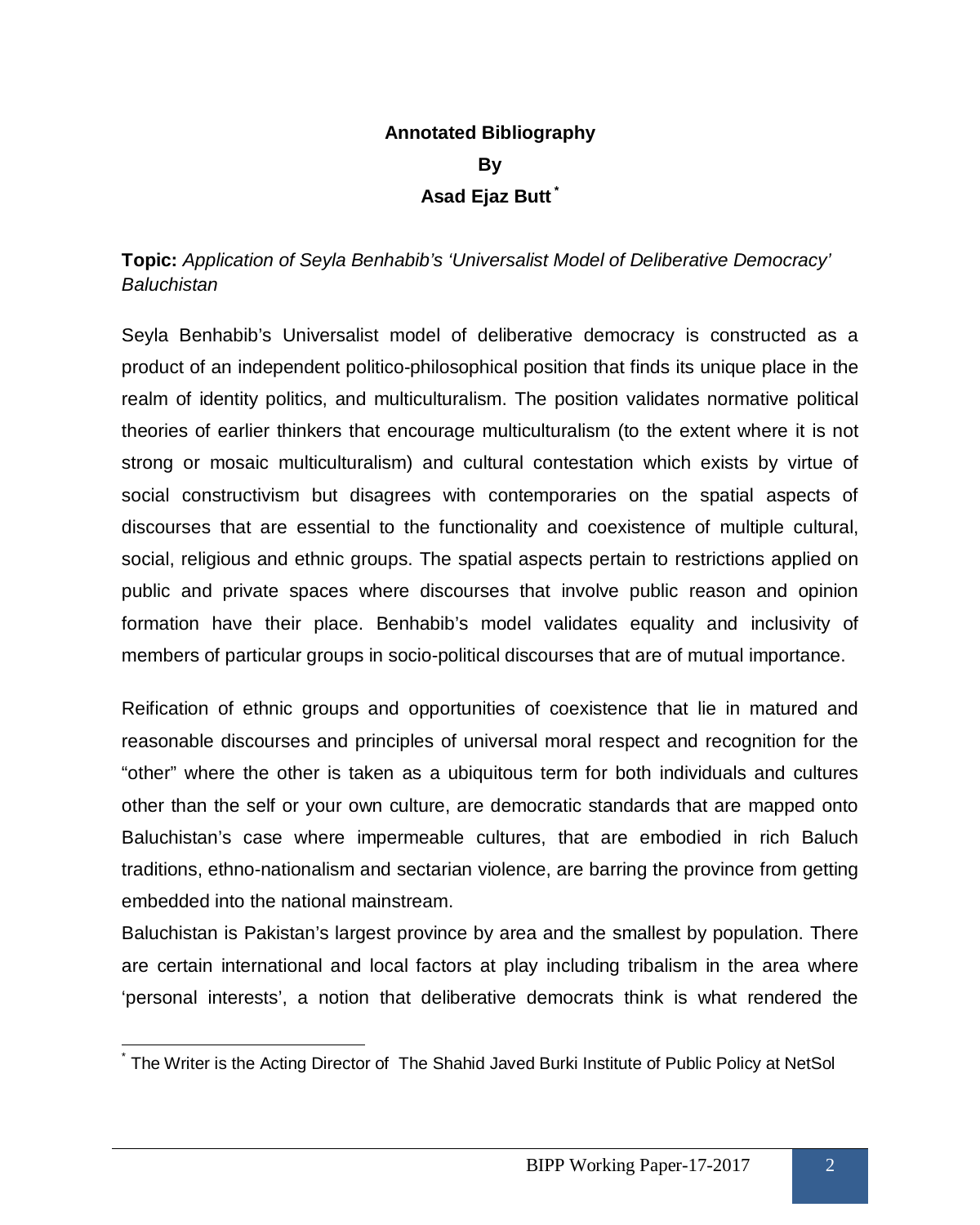classic deliberative model to be undesirable but is an essential to negotiations which form an integral part of his model, are obstacles in the way of consensus building in the province.

The paper explores avenues and platforms that can facilitate the interaction of Benhabib's Universalist model of deliberative democracy with the status-quo democracy in Baluchistan that exists by virtue of the 2013's general elections in Pakistan. The interaction can prove vital as a guiding mechanism and political resolution of conflicts that exist between the Government of Pakistan and the local Balochis.

#### **1. Benhabib, S. 2002.** *The Claims of Culture: Equality and Diversity in the Global Era***. Princeton: Princeton University Press**

Seyla Benhabib creates new dimensions to debates over identity politics and intensified cultural conflicts by proposing a dual-track deliberative democracy model in which the space for dialogue/discourse and contestation over multicultural, ethno-religious and legal conflicts is not only the established institutions privileged to decide such matters but rather civil society movements, cultural, religious and political associations that form the unofficial/unrestricted public sphere. The deliberative democracy model rests on the discourse model of ethics which supports participation in discourses of all those affected by the decisions. This is to some extent consistent with political liberalism of John Rawls except that Benhabib's deliberative model asserts the inclusion of the unofficial public sphere and focuses on non coercive and non final processes of opinion formation in the unrestricted public sphere. Benhabib believes that discourse ethics are validated by presupposition of universal moral respect and egalitarian reciprocity which in turn are expanded by three normative conditions that also form the basis for functionality of pluralist structures; they are egalitarian reciprocity, voluntary self-ascription and freedom of exit and association.

#### **2. Javaid, Umbreen. 2010. "Concerns of Baluchistan: Effects and Implications on Federation of Pakistan. "Journal of Political Studies 17.2: 113-125.**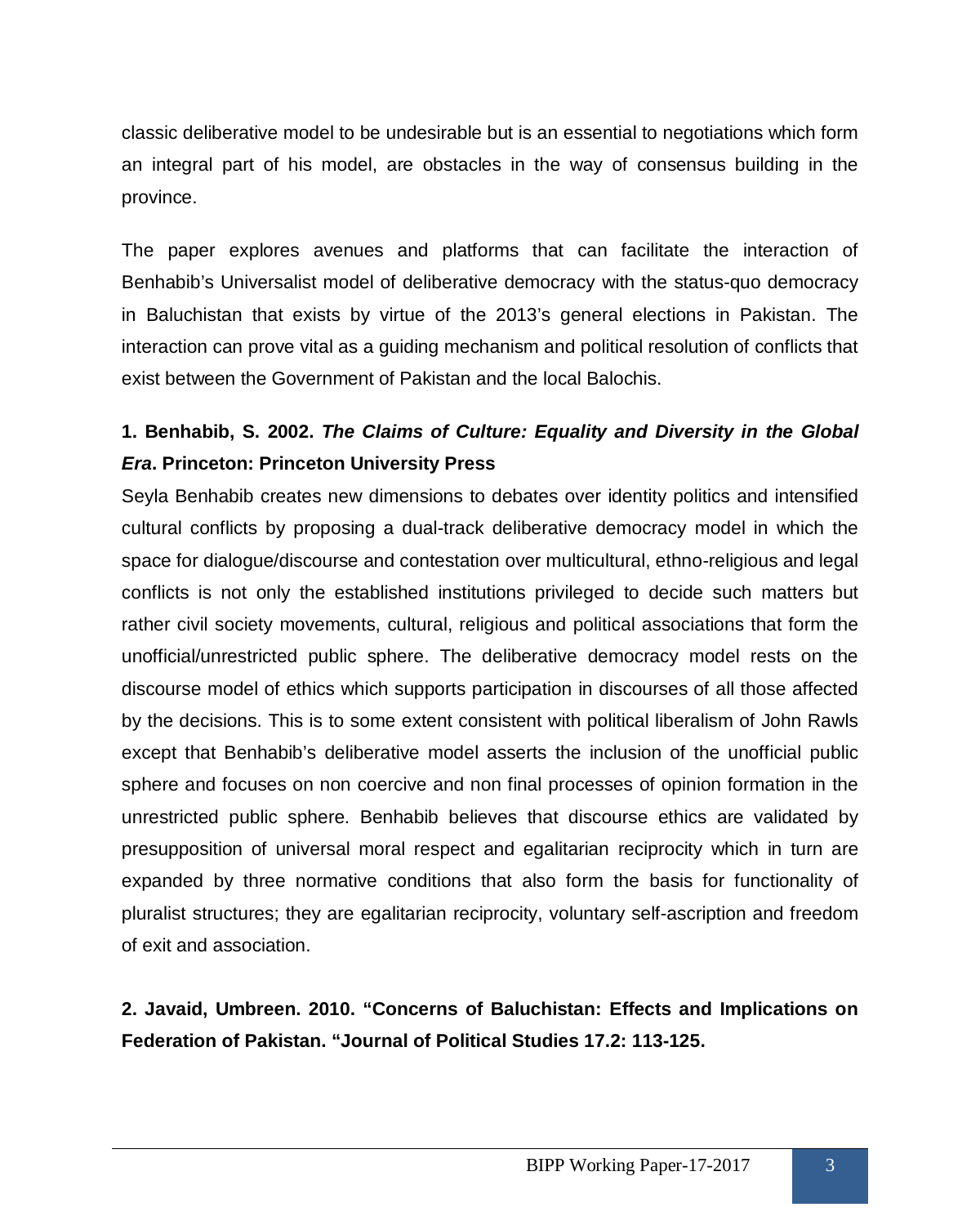Insurgency and uprising against the federal government are seen as a direct result of growing resentment/deprivation amongst the Baloch population and misusage of government incentives by the tribal Sardars who have harbored personal armies while disallowing the government's development funds trickle down to the general public. This has serious implications for Pakistan as a federation since the local populace is demanding provincial autonomy and particular religious and ethnic groups are garnering support for separatist movements.

UmbreenJavaid, a Political Scientist from University of the Punjab, analyzes the political and religious situation of Baluchistan within the extremes of national unity and provincial autonomy; two political aspirations that, according to a popular view held by a majority of Pakistan's political scientists, clash with each other.

# **3. Akhtar, N. 2011. "Baluchistan Nationalist Movement and Unrest in Pakistan." South Asian Survey 18.1: 121-135. Accessed February 23, 2015. doi: 10.1177/0971523112469528**

'For decades, separatists in Baluchistan have been fighting a guerrilla war for control of the province's resources. Whenever the central government tried to explore the natural resources of Baluchistan, the Baloch Sardars opposed it, since they saw no local benefit to this'. Nasreen Akhtar sees the growing resentment in Baluchistan as an upshot of nonrepresentative and authoritarian military-led rule that denied people the political freedom, empowerment and much needed autonomy, all of which have contributed to the separatist movement and ethnic tensions that have worked to the detriment of the civilian government's efforts to build national narratives that can bind the society. The province has now become a battlefield for local and international power-mongers and political opportunists who are advancing their interests in the region's copious mineral and natural resources.

The paper is used to analyze if the reasons given by the Balochis in asking for a separate homeland are justified in the context of Benhabib's legitimization of separatist movements. In claims of culture, her normative model includes conditions whose non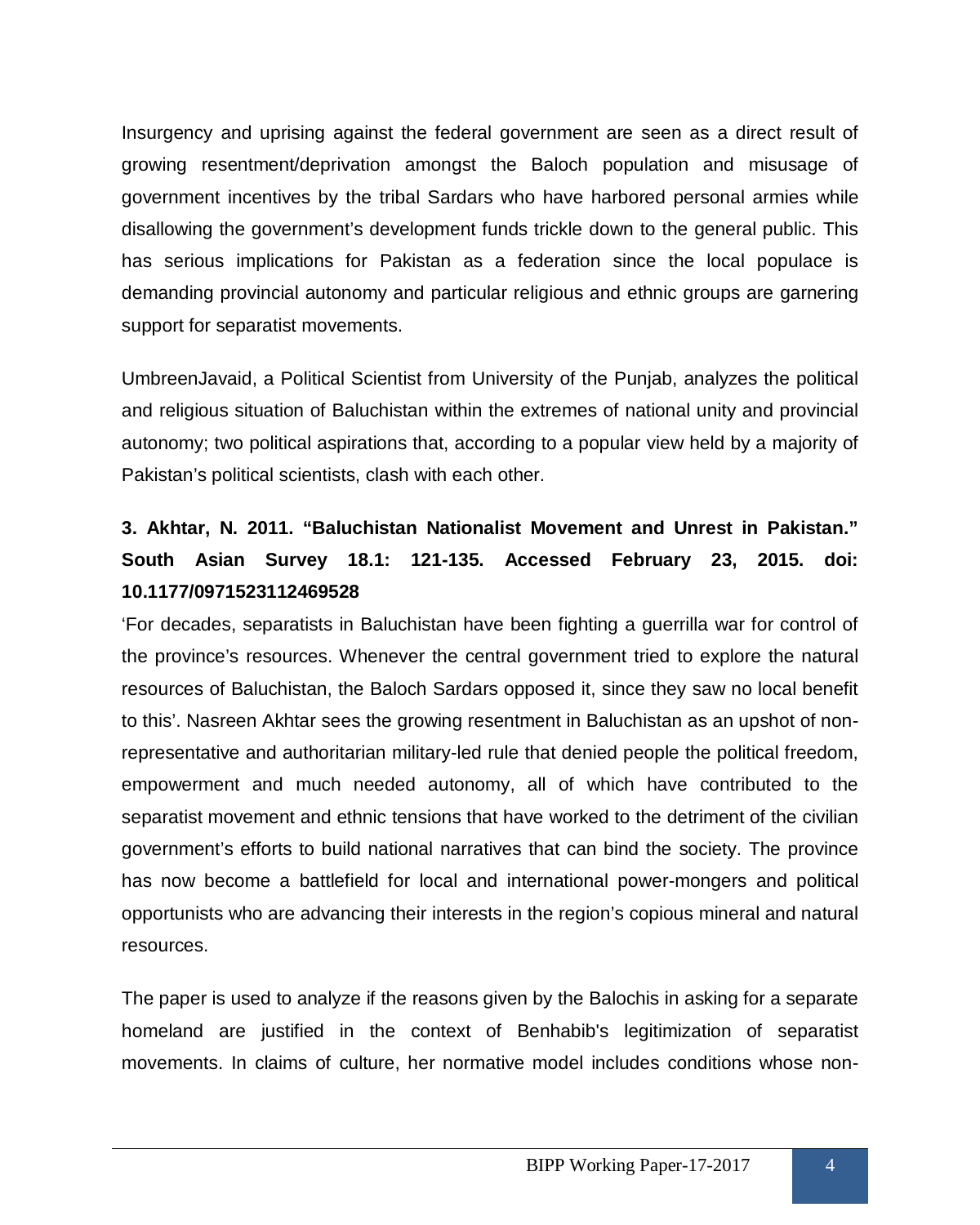existence legitimizes demands for separate homeland by cultural groups. Is economic and political exploitation and power politics that is forcing heSardars to ask for a separate homeland justify separate homeland demands from the Balochis and disintegrate what might transform into a peacefully coexisting multicultural society.

# **3. Titus, Paul, and Nina Swidler. 2000. "Knights, Not Pawns: Ethno-Nationalism and Regional Dynamics in Post-Colonial Baluchistan." International Journal of Middle East Studies 32.1: 47-69.**

The paper co-authored by Titus and Swidler analyzes ethnic-nationalism in Baluchistan as a tendency evolving out of political aspirations developed during the colonial period when self-governing, autonomous states were envisaged by tribal and nationalistic leaders to personally consume the economic and natural endowments of the region without being answerable to any supreme authority. Since after joining Pakistan their aspirations remained unfulfilled, so they reinforced anti-federation sentiments and separatist narratives to retain their diluted control over the region.

The author puts forth the thesis that although much of the current crisis in Baluchistan is explained by Pakistan Government's centralization plans and authoritarian regimes that had the least regard for the rights of geographically disconnected Baloch minority, but the conflict cannot be understood without observing it in the Pak-Afghan relations context. The British left a virtually undefined border between Pakistan and Afghanistan called the Durand line and the issue has been manipulated to evoke ethnic assimilations by Afghanistan to win back the support of the local Pashtuns and Balochis while the Pakistanis have evoked international boundary laws and nationhood narratives to uphold the sovereignty of the Durand line to hinder unnecessary inflow of Afghan refugees.

# **4. Hauptmann, E. 1999. "Deliberation = Legitimacy = Democracy." Review of** *Public deliberation: pluralism, complexity and democracy***, by James Bohman. Political Theory 27.6: 857-872**.

The work is a review of Bohman's 'Public deliberation: pluralism, complexity and democracy.' James Bohman constructs the deliberative model of democracy by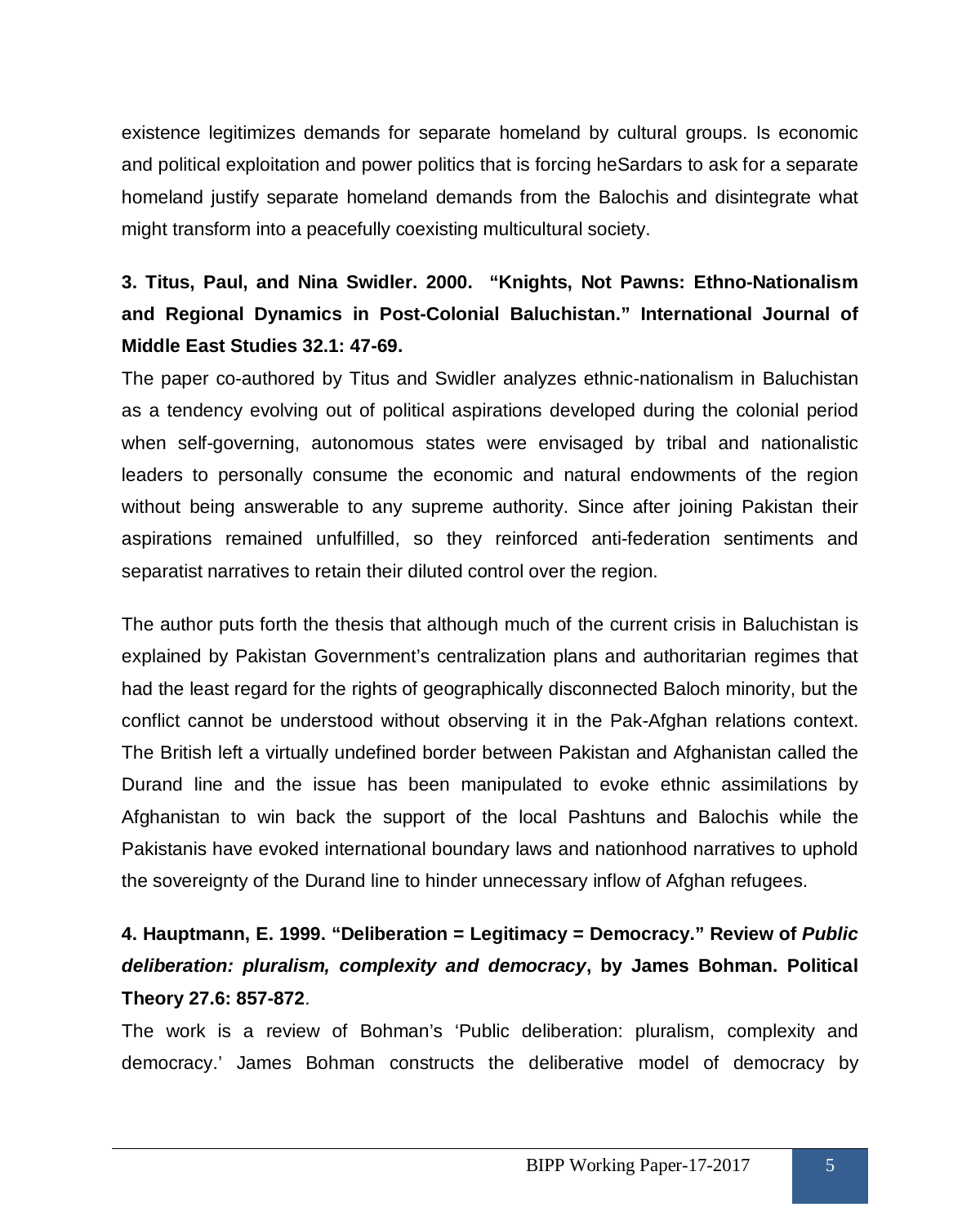combining the critical social theory of Habermas and pragmatism of John Dewey. He aims to shed light on the gap between the theory that constructs the deliberative model and the practice of public deliberation that is central to the establishment of a democratic system based on the deliberative model. He believes the normative democratic theory to be a set of ideals that presuppose a just social, political order while there exist huge question marks on how such ideals would be realized. So, the paper discusses at length the discrepancies that exist between the normative theory and practice of deliberative democracy in presence of modern social conditions.

#### **5. Shah, A. 2003. "Pakistan's Armored Democracy." Journal of Democracy 14.4: 26- 40**

Pakistan's political history is wrought by military incursions and civil-military divide/conflicts which on quite a few occasions have proved to be a nemesis for Pakistan's troubled democratic system. In 'Pakistan's Armored Democracy, Aqil Shah, a former Rhodes Scholar, discusses the role of military in democratization and in establishing prosperous relations with Pakistan's internal and external political entities. Election cycles under the military and its control over government formation and foreign policy are arguments used to testify that the real power, although ostensibly transferred to the civilian governments, still rests with the military.

The paper is used to understandpolitical dynamics of the province and see how ethnic identities dominate democratic and political discourses. Prospects of an application of a model of Universalist deliberative democracy is dependent upon transfer of political power from the military to civilian governments so more inclusive systems can evolve that facilitate discourses based on principles laid down as premises of Benhabib's model.

#### **6. Akhtar, N. 2009. "Polarized Politics: The Challenge of Democracy in Pakistan." International Journal on World Peace 26.2: 31-63.**

The application of a western style nation state concept and modern centralization ideals in a developing state like Pakistan are identified as major obstacles to national integration. Nasreen Akhter discusses the contributors to ethnic divide in Pakistan and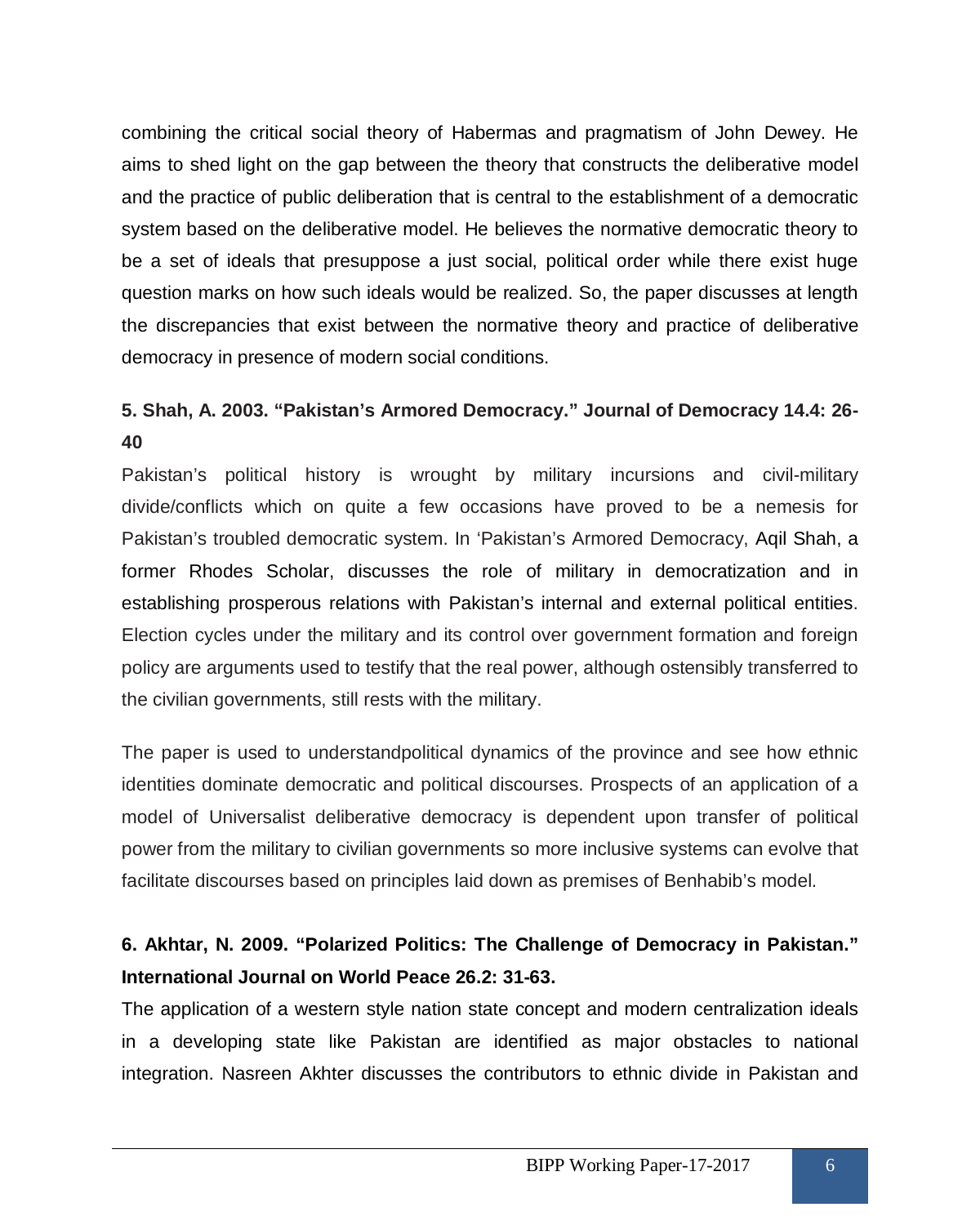develops a thesis that state elites regardless of their professional and institutional belonging are responsible for application of western constructs in the developing world which does not have the receptive grounds for such ideals to be realized.

While most ethnic conflicts in Pakistan have been explained by either military-civil divide, or historically, in context of boundaries drawn by the British near the end of the colonial era, this paper seems to take a novel perspective that builds on the premise that elites, whether part of the military, Baloch tribals or erstwhile British imperials are responsible for the current division in Pakistan and their vested economic and political interests have polarized the political space.

### **7. Jalali, Rita, and Seymour. M. Lipset. 1992. "Racial and Ethnic Conflicts: A Global Perspective." Political Science Quarterly 107.4: 585-606.**

Ethnic fragmentation has engulfed most ex-communist and western states of the world including the pluralistic United States, Canada, France and Spain. While Marxists believe that socialism can bring an end to ethnic consciousness, non-Marxists are of the view that urbanization and modernization can help replace particularism by universalism which shall drive societies away from ethnic nationalism. Lipset and Jalali discuss if selfdetermination, international aid to resolve ethnic conflicts and modernization/globalization can be productive in solving the ethnic crises. To do so, they use cases from excommunist states including the Soviet Union and Yugoslavia.

#### **8. Prakash, A. 2013. "Peace or War Journalism: Case Study of the Baluchistan Conflict in Pakistan." Strategic Analysis 37.5: 621-636.**

Aayushi Prakash observes the impact of traditional and contemporary media on the ongoing conflict in Baluchistan. The author draws on models derived from Galtung and built upon by Lynch and McGoldrick to examine the impact of peace journalism which is defined as media representations of the ongoing conflict, on post-congress-resolution Baluchistan; the congressional resolution granted the right of self-determination to the Balochis. Baluchistan continues to be under-represented in the Pakistan media which has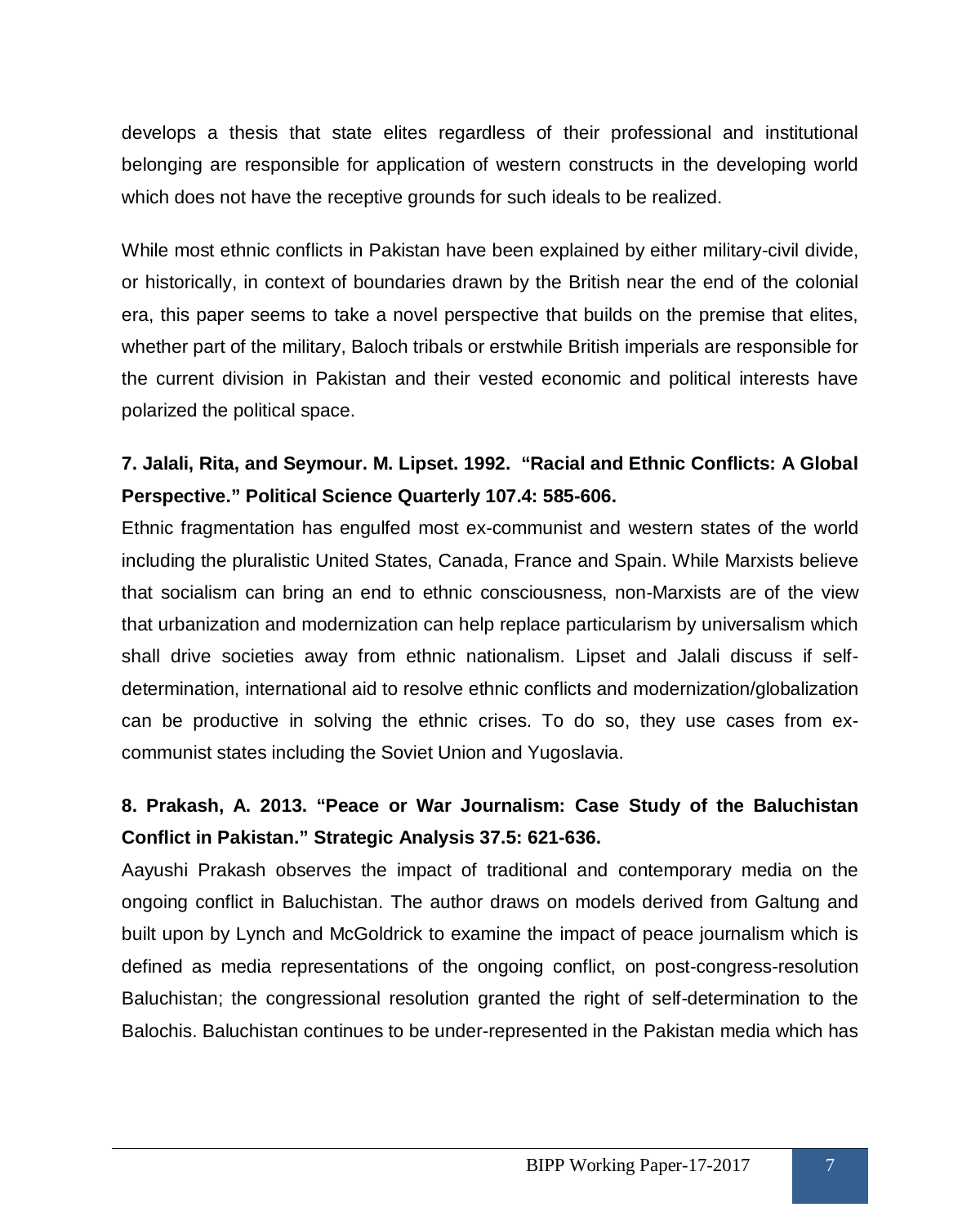proliferated in size and impact to become the leading space in the unofficial public sphere where dialogues on political, social and cultural issues are held.

Although Prakash's paper concentrates on variables that connect post-colonial journalism efforts to maintenance of peace in the region, one pertinent question it can help address in context of my research is that 'Can cultural contests be resolved peacefully for different identity groups to coexist in Pakistan where one province (Baluchistan) is undemocratically neglected in popular media coverage?

# **9. Barth, F. 1969.** *Ethnic Groups and Boundaries***. Boston: Little, Brown and Company.**

Barth's 'ethnic groups and boundaries' is a collection of essays written as postconference resolutions after an anthropology-sociology conference in Bergen in 1967 that brought together contemporary social anthropologists including Barth himself to settle ethnic identity issues and decide on a common understanding of ethnic groups that were assumed to be separated by identifiable ethnic boundaries. While the emphasis of the book is on the identification and taxonomical classification of ethnic groups, it is divergent in ways the authors address the persistence and maintenance of ethnic groups. As Barth writes in the Introduction that ethnic boundaries persist despite flow of personnel across them and ethnic distinctions do not depend on absence of social interaction and acceptance.

Barth's definition of ethnic groups and how their interaction does not blur the boundaries between them is the focus of the book. His definitions are used to find similarities between his delineation of ethnic groups with Benhabib's cultural classifications to see if ethnicities and cultural associations can be used as interchangeable terms or if one is dependent on/subset of the other. Baluchistan's inability in becoming a multicultural society is rooted in its strong, impermeable ethnicities that are disallowing migration from other provinces while promoting tribalism and ethnic assimilations. Barth's research is instrumental in the attainment of an interface where Benhabib's model of deliberative democracy that is based on tenets of multiculturalism and Barth's research that is